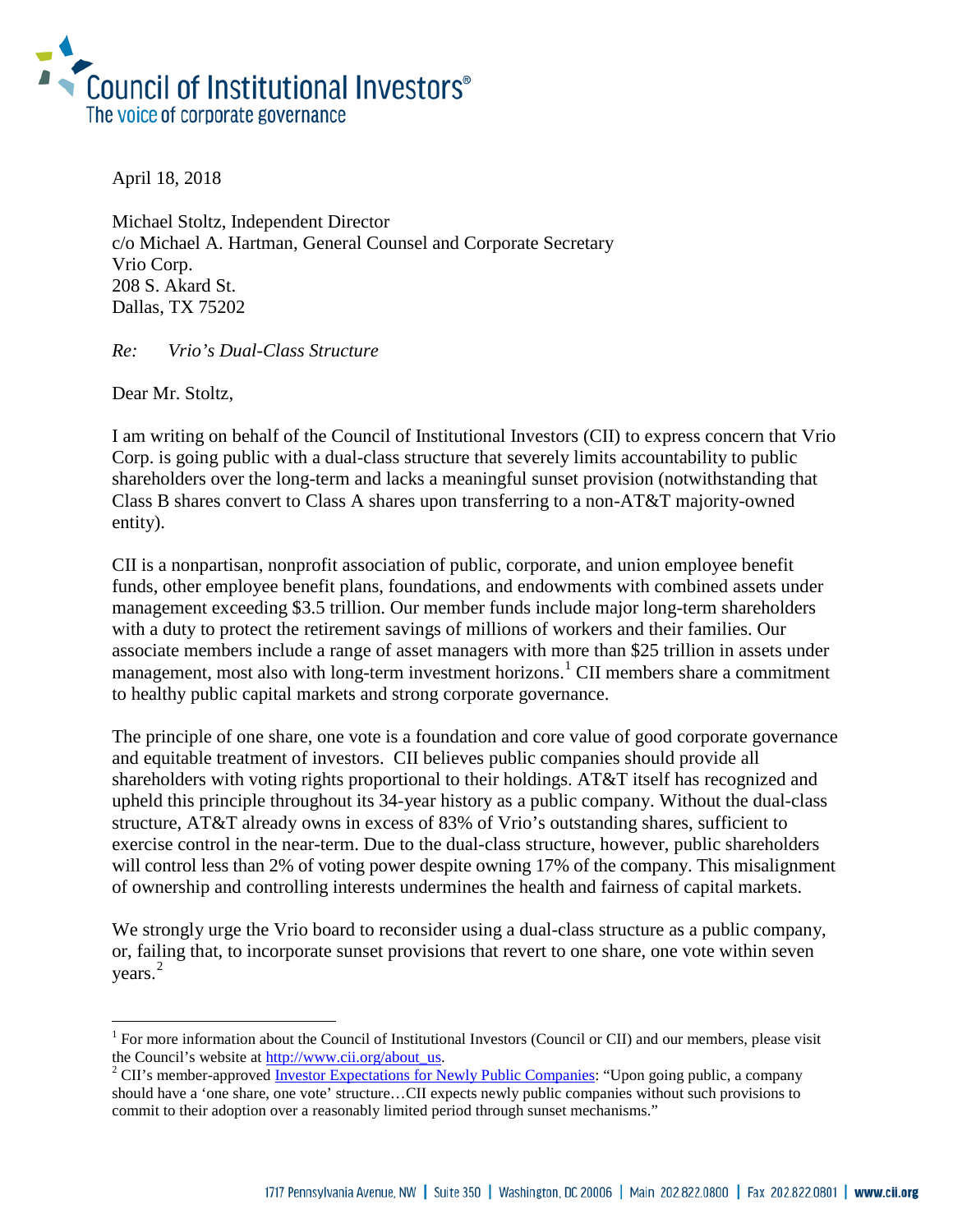April 18, 2018 Page 2 of 3

When CII was formed in 1985, the first policy adopted was the principle of one share, one vote.<sup>[3](#page-1-0)</sup> The importance of this approach has been underlined repeatedly by market participants since then, including recent moves by index providers to discourage multi-class structures. As structured, Vrio will not be included in the S&P 1500 Composite or its component indices, including the S&P 500. The Russell 3000 and other FTSE Russell indices also exclude new listings like Vrio that leave less than 5% of voting power in the hands of "unrestricted" investors. MSCI has proposed substantially reducing the weight of multi-class listings in its indices.

As long-term investors, we believe a decision by Vrio to go public with the dual-class structure will undermine confidence of public shareholders in the company. Independent boards accountable to owners should be empowered to actively oversee management and make course corrections when appropriate. Disenfranchised public shareholders have no ability to influence management or the board when the company encounters performance challenges, as most companies do at some point, and especially where management is accountable only to itself and the board that it appoints. For these reasons, we are particularly concerned about the unequal voting structure and the lack of a reasonable time-based sunset provision.

We acknowledge that in recent years, some innovative technology companies with dynamic leadership and products have attracted capital on public markets despite having multi-class structures. However, Vrio's IPO is unique in that it is spinning off from an existing single-class public company. Moreover, the performance record of multi-class companies is decidedly mixed, with some studies finding a substantially lower total shareholder return compared to their singleclass counterparts after 10 years. [4](#page-1-1) Another study found that even at innovative companies where multi-class structures provide a value premium at the time of the IPO, that premium dissipates within six to nine years before turning negative.<sup>[5](#page-1-2)</sup> The evidence against multi-class structures enhancing company value beyond the short-term is a factor in our support for meaningful, timebased sunsets.

Recognizable companies like Yelp, Fitbit, Kayak, Twilio, and Mulesoft all went public with time-based sunsets. Public shareholders at these companies know that they will have a say in company matters equal to their ownership interests within reasonable periods of time. In 2016, Groupon collapsed its dual-class structure and adopted one share, one vote after a five-year sunset expired, and in 2017, MaxLinear did the same after its seven-year sunset lapsed. More

<span id="page-1-0"></span>i <sup>3</sup> CI[I Corporate Governance Policies](http://www.cii.org/files/policies/09_30_16_corp_gov_policies.pdf) (Section 3.3) provides that, "Each share of common stock should have one vote. Corporations should not have classes of common stock with disparate voting rights. Authorized, unissued

<span id="page-1-1"></span>preferred shares that have voting rights to be set by the board should not be issued without shareowner approval."<br><sup>4</sup> Average annual TSR at multi-class companies over 10 years was 5.7 percent, compared with 8.5 percent at controlled companies and 7.4 percent at controlled companies with single-class structures. The 2016 study concludes that "Controlled companies featuring multiple classes of stock generally underperformed on a broad swath of financial metrics over the long term [and] are perceived as having more financial risk" than non-controlled firms. IRRC Institute, *[Controlled Companies in the Standard & Poor's 1500: A Ten Year Performance and Risk](https://irrcinstitute.org/wp-content/uploads/2015/09/FINAL-Controlled-Company-ISS-Report1.pdf)  [Review](https://irrcinstitute.org/wp-content/uploads/2015/09/FINAL-Controlled-Company-ISS-Report1.pdf)*, October 2012; and *[Controlled Companies in the Standard & Poor's 1500: A Follow-Up Report of](https://irrcinstitute.org/wp-content/uploads/2016/03/Controlled-Companies-IRRCI-2015-FINAL-3-16-16.pdf)* 

<span id="page-1-2"></span>*Performance & Risk*[,](https://irrcinstitute.org/wp-content/uploads/2016/03/Controlled-Companies-IRRCI-2015-FINAL-3-16-16.pdf) March 2016.<br><sup>[5](https://irrcinstitute.org/wp-content/uploads/2016/03/Controlled-Companies-IRRCI-2015-FINAL-3-16-16.pdf)</sup> Martijn Cremers, et al., *<u>[The Life-Cycle of Dual Class Firms](https://papers.ssrn.com/sol3/papers.cfm?abstract_id=3062895)</u>*, November 2017, "We find that the initial dual class valuation premium is temporary and disappears within 6 to 9 years after the IPO…The declining valuations of dualversus single-class firms suggests that potentially increased agency problems at mature dual class firms may be mitigated by a mandatory sunset provision for dual class structures, as advocated by Bebchuk and Kastiel;" *See*  Lucian Bebchuk and Kobi Kastiel, *[The Untenable Case for Perpetual Dual-Class Stock,](https://papers.ssrn.com/sol3/papers.cfm?abstract_id=2954630)* April 2017.